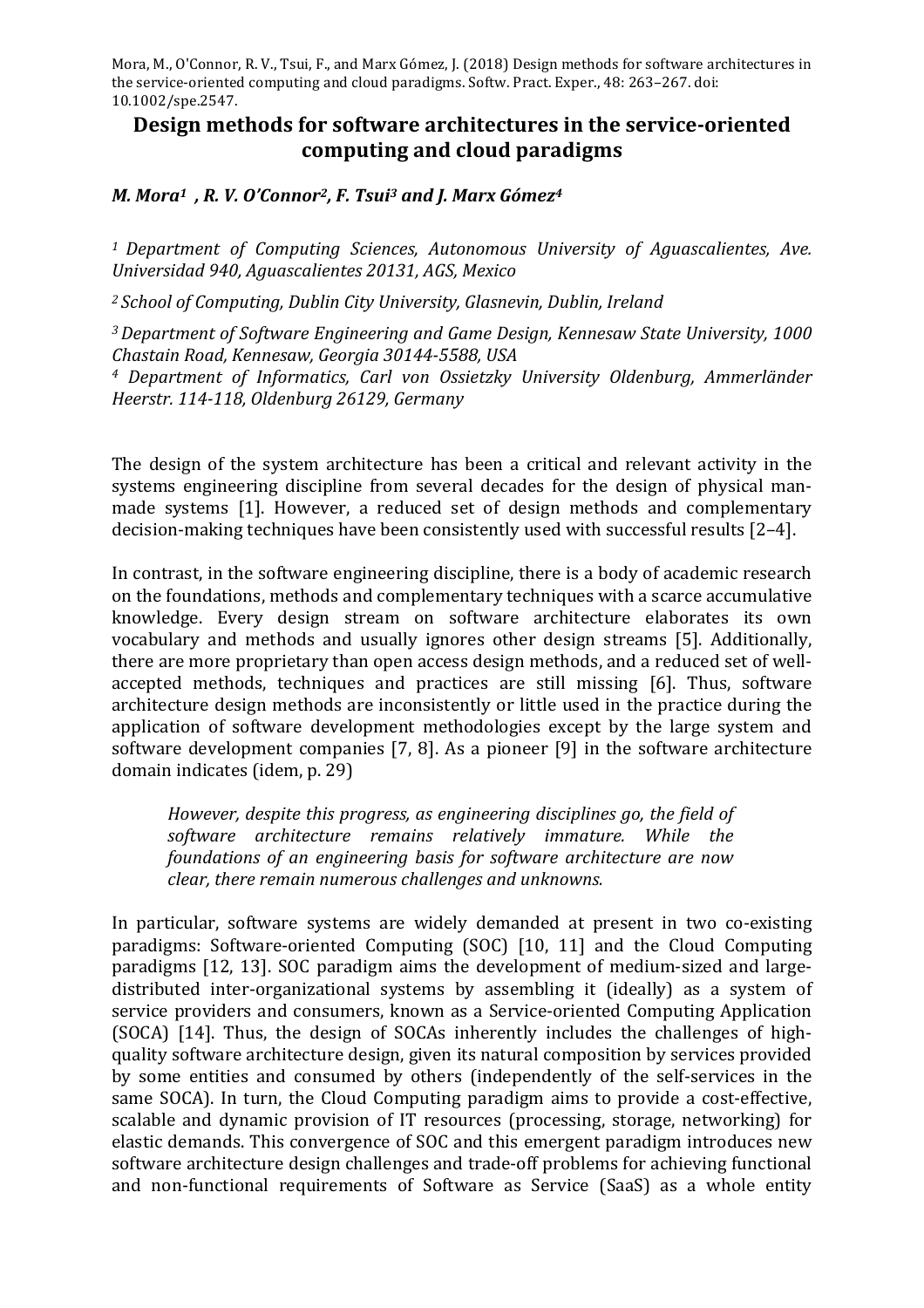assembled by other composed and atomic services in the cloud [14, 15]. Additionally, main Systems Engineering architectural successful design patterns (hierarchical and functional-driven ones) differ from the main ones from the Software Engineer domain (layered and data-driven ones) [16].

Hence, we consider that 1) the SOC and Cloud Computing applications strongly depend of their architectural designs; 2) practitioners demand well-structured and practically applicable software architecture design methods; 3) there is a scarcity of well-accepted software architecture design methods; and 4) there is a wide gap between theoretical recommendations and their daily utilization in the practice for software engineers working mainly in small and medium-sized companies.

Thus, we considered that this call for papers is relevant and useful for collecting highquality conceptual proposals or already applied software architecture design methods for SOC and Cloud Computing paradigms.

This special issue aimed lately to improve our understanding and encourage the utilization of software architecture design methods by being perceived as useful, ease of use, ease of learning, compatible, and highly valued by practitioners. For it, we called for papers on the following topics:

- Case studies of successful applied software architecture design methods for SOC and Cloud Computing paradigms
- Case studies off ailed utilizations of software architecture design for SOC and CloudComputing paradigms
- Usability studies on specific software architecture design methods for SOC and Cloud Computing paradigms
- Successful examples of inclusion of software architecture design methods into agile software development methodologies for SOC and Cloud Computing paradigms from practitioner's perspectives
- Software architecture design methods for SOC and Cloud Computing paradigms based on ISO/IEC standards (e.g. ISO 42010, ISO 12207, ISO 15288, among others)
- Comparative studies of most recognized software architecture design methods for SOC and Cloud Computing paradigms
- Cases on the development of prototype tools for supporting the software architecture design tasks for SOC and Cloud Computing paradigms.

This special issue requested original applied research papers that challenge or confirm the current status of software architecture design methods and complementary techniques through the report of usable well-structured software architecture design methods in the SOC and Cloud Computing paradigms. Papers based on original ideas were expected. Papers elaborated as extended versions of previous published research had to provide at least 50% of new material. For this case, authors had to submit a cover letter/document with 1) a comparative table of findings, contributions and limitations from extended and initial paper; and 2) a brief justification on the extended sections in the new paper. Each submitted paper was carefully reviewed by two international reviewers at least. The editorial review committee was composed by academic and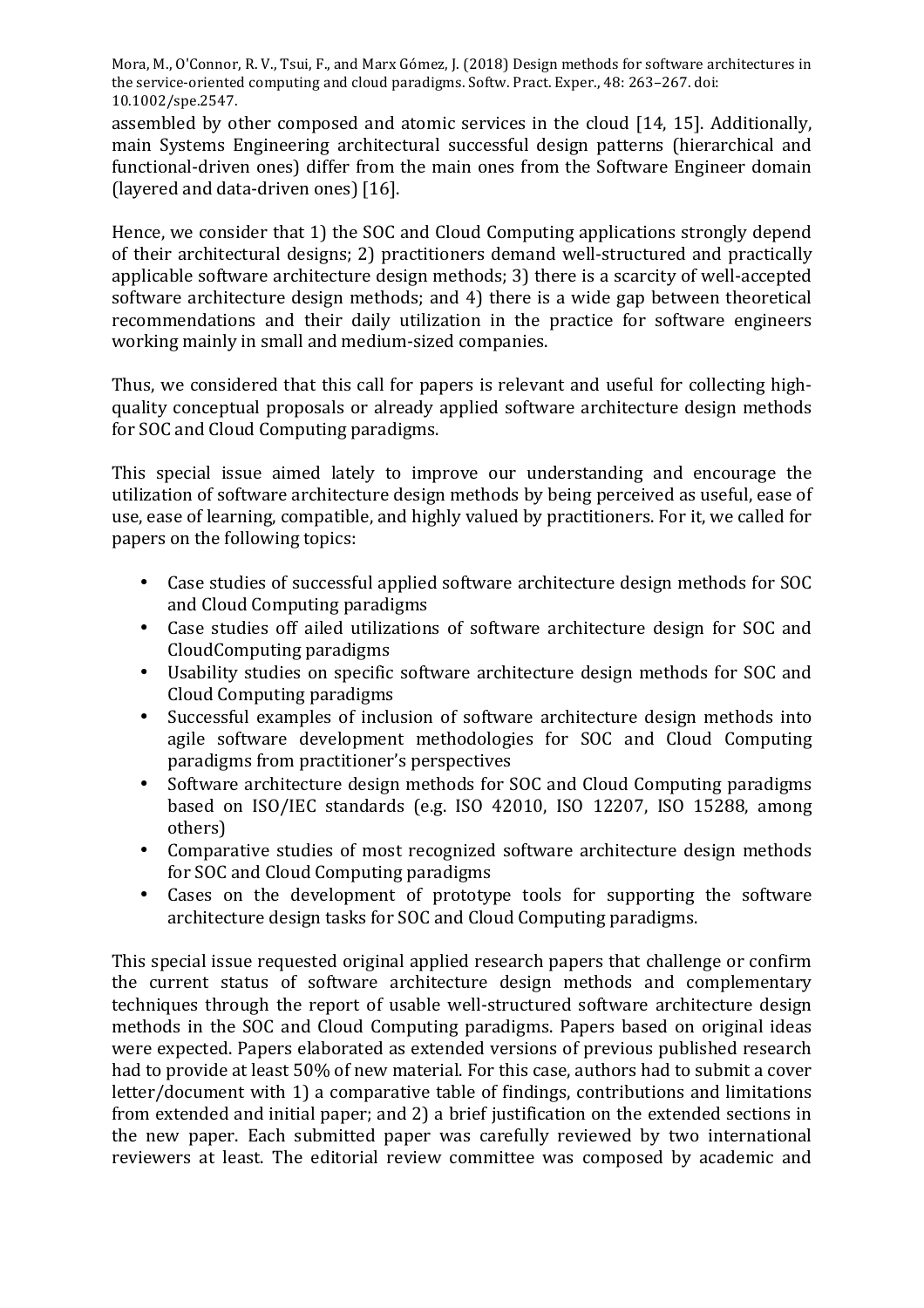industry-based people involved in the special issue themes. Our paper selection and evaluation criteria were

- Evidences of advances on the current status of scholastic software architecture design methods
- Practical relevance to use and apply the method or contributions of the paper
- Scope and criticality of the application domain of the method or contributions of the paper
- Correctness of the applied research method (problem definition, work hypothesis, materials and methods, application of materials and methods, discussion of results, contributions and limitations, and conclusions)
- Clarity and readability of the paper

Finally, the accepted papers had to demonstrate clearly how their contributions advance the current status of scholastic software architecture design methods.

We had a positive response from international research communities involved in Software Architecture Design Methods for SOC/SOA and Cloud Computing. After an approximate 2-year period of several rounds of reviews and corrections on conditioned papers, we finally accepted the following 5 high-quality papers:

- DOI: 10.1002/spe.2517. The Architectural Template Method: Templating Architectural Knowledge to Efficiently Conduct Quality-of-Service Analyses.
- DOI: 10.1002/spe.2543. An Iteration-based Interactive Analysis Method to Design Dynamic Service-oriented Systems.
- DOI: 10.1002/spe.2457. Dynamic Reconfiguration of Cloud Application Architectures.
- DOI:10.1002/spe.2496.ArchitecturalPartitioningandDeploymentModelingonHyb ridClouds.
- DOI: 10.1002/spe.2472. JDAS: A Software Development Framework for Multidatabases.

The first paper is entitled "The Architectural Template Method: Templating Architectural Knowledge to Efficiently Conduct Quality-of-Service Analyses" and was co-authored by Sebastian Lehrig at Paderborn University, Germany, and Marcus Hilbrich and Steffen Becker both at Chemnitz University of Technology, Germany. In this paper, the authors provide a new method to support the reuse of architectural templates which contains relevant knowledge required for making architectural design decisions on SOA systems. These templates can be instanced by designers with specific elements for a particular design case. Authors provide practical evidences on the benefits of applying this new method through a realistic case study: a book e-store open- system migration from a web to a cloud platform. In this case study, the authors analyze OoS properties of performance, scalability, elasticity and cost-efficiency, on several design decisions, which were systematically conducted with the guidance of this new method. Finally, authors report that both expert and novice software architects can get benefits by tuning their own expertise through the utilization/adaption of the architectural templates (experts), and by learning and keeping a standard design (novices).

The second paper is entitled "An Iteration-based Interactive Analysis Method to Design Dynamic Service-oriented Systems" and was co-authored by Wuping Xiet, Iinvun Xue and Dongming Jiang at Jiangxi Normal University and Wuhan University, China, and Lan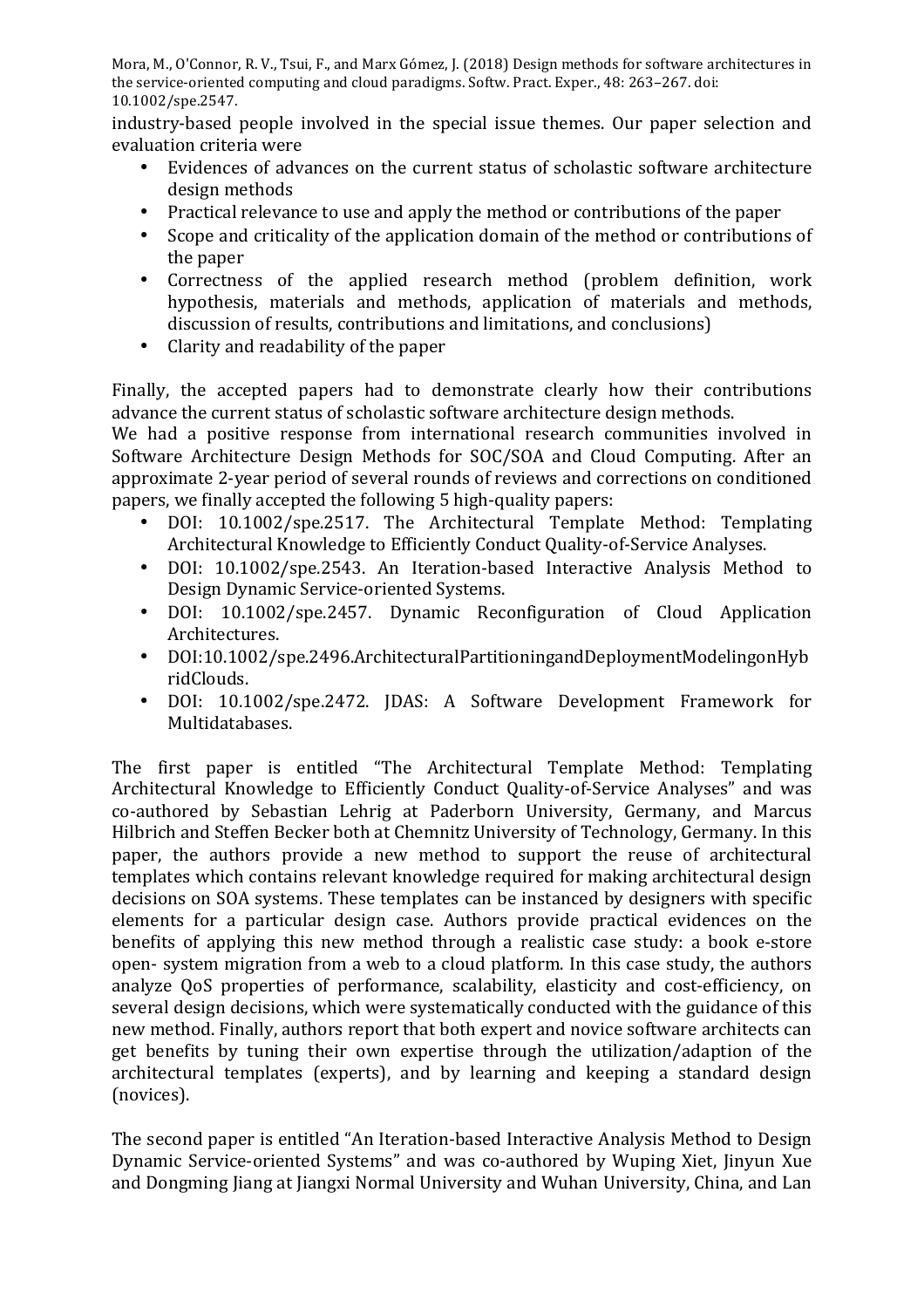Song at Wuhan University, China. The authors indicate that the total and correct automatization of service composition for a service-oriented system is still an idealized goal due to several practical restrictions. Thus, they propose a heuristic method that combine manual with automated procedures for such a goal. Their method fosters also the reutilization of valuable architectural knowledge and provides a systematic guidance for a satisfactory design. For it, the authors propose the concept of the uncertain candidate service set (UCSS), which is a linkage between the creative (nonautomatable tasks) and non-creative (automatable) tasks. The authors illustrate the utilization of the new method by using a realistic case study: an SOA travel agency system. Benefits on reutilization and a systematic design are finally reported.

The third paper is entitled "Dynamic Reconfiguration of Cloud Application Architectures" and was co-authored by Miguel Zúñiga-Prieto at the Universitat Politècnica de València, Spain, and Universidad de Cuenca, Ecuador; Javier González-Huerta at Blekinge Institute of Technology, Sweden; and Emilio Insfran and Silvia Abrahão both at the Universitat Politècnica de València, Spain. The authors address the problem of dynamically reconfiguring the architecture of current cloud-based applications by the need of accomplishing new service level agreements (SLAs). This problem extends the problem of scaling assigned resources in the cloud with the reconfiguration of the architecture of the system, and their respective analysis of impact on such new expected SLA issues. For evaluating this method, the authors conducted a quasi-experiment with 20 CSc students (15 at PhD level, 2 at MSc level and 3 at BSc level) where the subjects applied the method to a realistic case of study: a cloud-based reservation system. The quantitative evaluation shown satisfactory results on the metrics of usefulness, ease of use and intention of use.

The fourth paper is entitled "Architectural Partitioning and Deployment Modeling on Hybrid Clouds" and was co-authored by Sreekrishnan Venkateswaran at IBM Corporation, India, and Santonu Sarkar at BITS Pilani K.K.Birla Goa Campus, India. The authors report the benefits of deploying hybrid clouds (private and public ones) from control managerial, service performance and economic perspectives, but they also introduce challenges to meet such demands. Thus, they propose a heuristic model for achieving it derived from the empirical analysis of about 60 real hybrid cloud configurations. Their model uses the workload as a key input for predicting required deployment efforts. The authors validated the model with 12 real cases from retail, finance, healthcare and airline sectors, where the authors had participated in the design of hybrid cloud solutions. The predicted deployment efforts with the heuristic model were reasonably near to real values. This model, thus, contributes to the design of runtime architectures in hybrid cloud environments.

Finally, the fifth paper is entitled "IDAS: A Software Development Framework for Multidatabases" and was co-authored by Guogi Xie, Yuekun Chen, Yan Liu, Chunnian Fan, Renfa Li at Hunan University, Key Laboratory for Embedded and Network Computing of Hunan Province, and Nanjing University of Information Science and Technology, China; and Keqin Li at the State University of New York, USA. The authors indicate that the trend for modern SOA or Cloud-based systems is not to rely in a single database system but a distributed multidatabase system environment. Thus, specific architectural design decisions on the database systems to be used must be considered. The authors report a Java-based development framework called Java data access service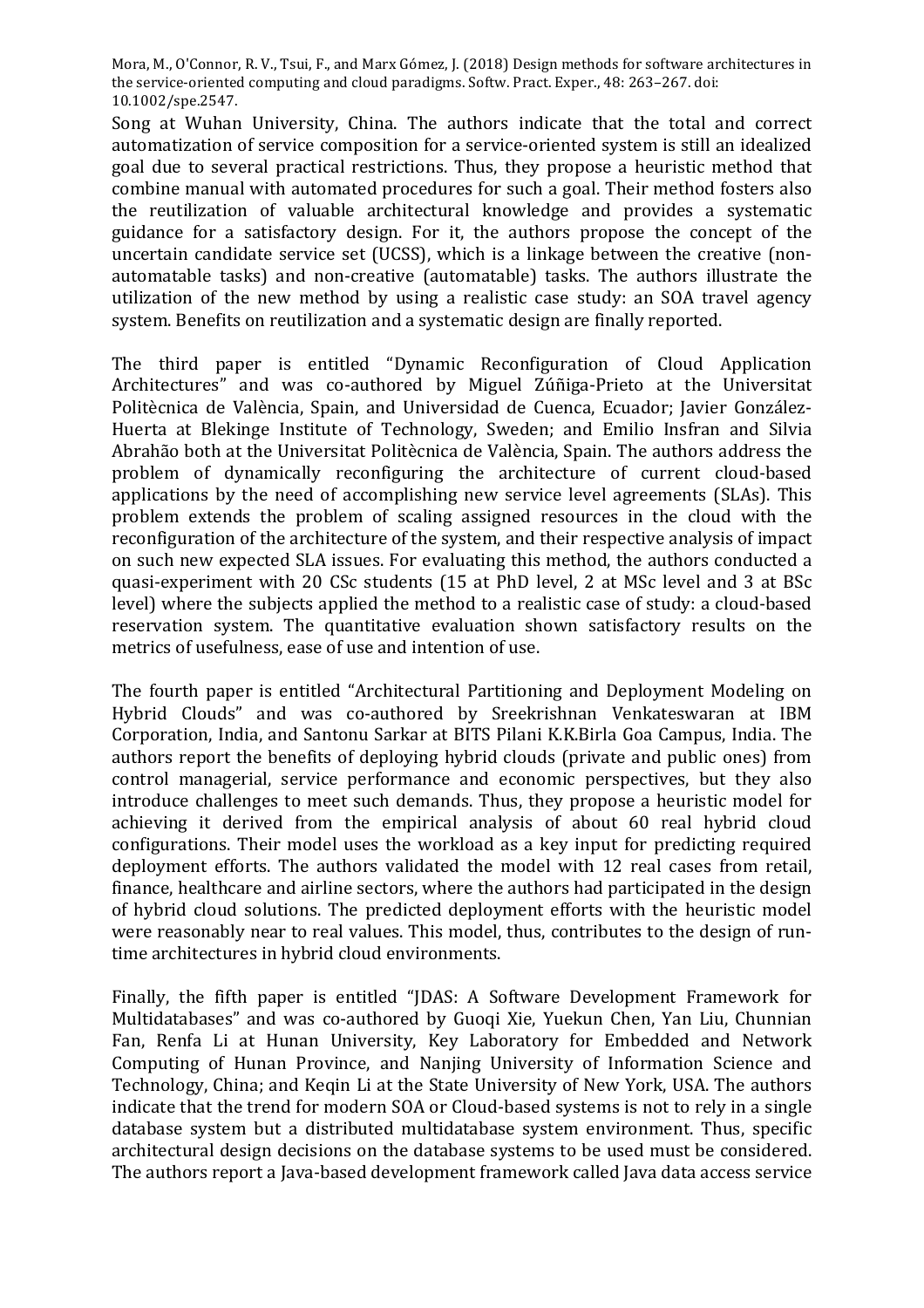(JDAS) for multidatabases, which reduces design complexity and improves design efficiency. The authors reported two experiments for comparing the Spring/JDBC, Spring/MyBatis, Spring/Hibernate and JDAS frameworks regarding lines of code and size in MBs, and a case of study on an e-government system. In the three evaluations, the application of the JDAS produced satisfactory results and improved the specific evaluated metrics regarding the other three development frameworks.

Hence, we consider that this special issue contributes clearly with the planned general aim established as "to improve our understanding and encourage the utilization of software architecture design methods by being perceived as useful, ease of use, ease of learn, compatible, and highly valued by practitioners".

We finally thank authors and anonymous reviewers for your excellent academic work, as well as Professors Rajkumar Buyya at the University of Melbourne, Australia, and R. Nigel Horspool at the University of Victoria, Canada, who are the EiCs of Software Practice & Experience (SPE) journal for all academic and guidance provided during this guest editorial process. We also thank lack Paterson and all SPE journal publishing staff for your assistance on several publishing procedures.

## **REFERENCES**

- 1. Crawley E, de Weck O, Eppinger S, Magee C, Moses J, Seering W, Schindall J, Wallace D, Whitney S. The Influence of Architecture in Engineering Systems, Engineering Systems Monograph, ESD Architecture Committee (2004), 2004; pp. 1–29, EDS MIT.
- 2. Pyster A, Olwell D, Hutchison N, Enck S, Anthony J, Henry D, Squires A. Guide to the Systems Engineering Body of Knowledge (SEBoK) version 1.0. Hoboken, NJ: The Trustees of the Stevens Institute of Technology, USA 2012.
- 3. Rechtin E. Systems Architecting: Creating and Building Complex Systems. Prentice-Hall: USA, 1991.
- 4. Sage AP, Lynch CL. Systems integration and architecting: an overview of principles, practices, and perspectives. Systems Engineering 1998; 1(3):176–227.
- 5. Reves-Delgado PY, Mora M, Duran-Limon HA, Rodríguez-Martínez LC, O'Connor RV, Mendoza-Gonzalez R. The strengths and weaknesses of software architecture design in the RUP, MSF, MBASE and RUP-SOA methodologies: a conceptual review. Computer Standards & Interfaces 2016; 47:24-41.
- 6. Hofmeister C, Kruchten P, Nord R L, Obbink H, Ran A, America P. A general mode of software architecture design derived from five industrial approaches. Journal of Systems and Software 2007; 80(1):106-126.
- 7. Lange C, Chaudron M, Muskens J. In practice: UML software architecture and design description. IEEE Software 2006; 23(2):40-46.
- 8. Weinreich R. Buchgeher G. Towards supporting the software architecture life cycle. Journal of Systems andSoftware 2012; 85(3):546–561.
- 9. Garlan D. Software architecture: a travelogue. In: Proceedings of the on Future of Software Engineering FOSE'14 (pp. 29-39), May-Jun, Hyderabad, India 2014.
- 10. Bouguettaya A, Singh M, Huhns M, Sheng OZ, Dong H, Yu O, Neiat AG, Mistry S, Benatallah B, Medjahed B, Ouzzani M. A service computing manifesto: the next 10 years. Communications of the ACM 2017;  $60(4):64-72$ .
- 11. Papazoglou MP, Traverso P, Dustdar S, Leymann F. Service-oriented computing: state of the art and research challenges. Computer 2007; 40(11):64–71.